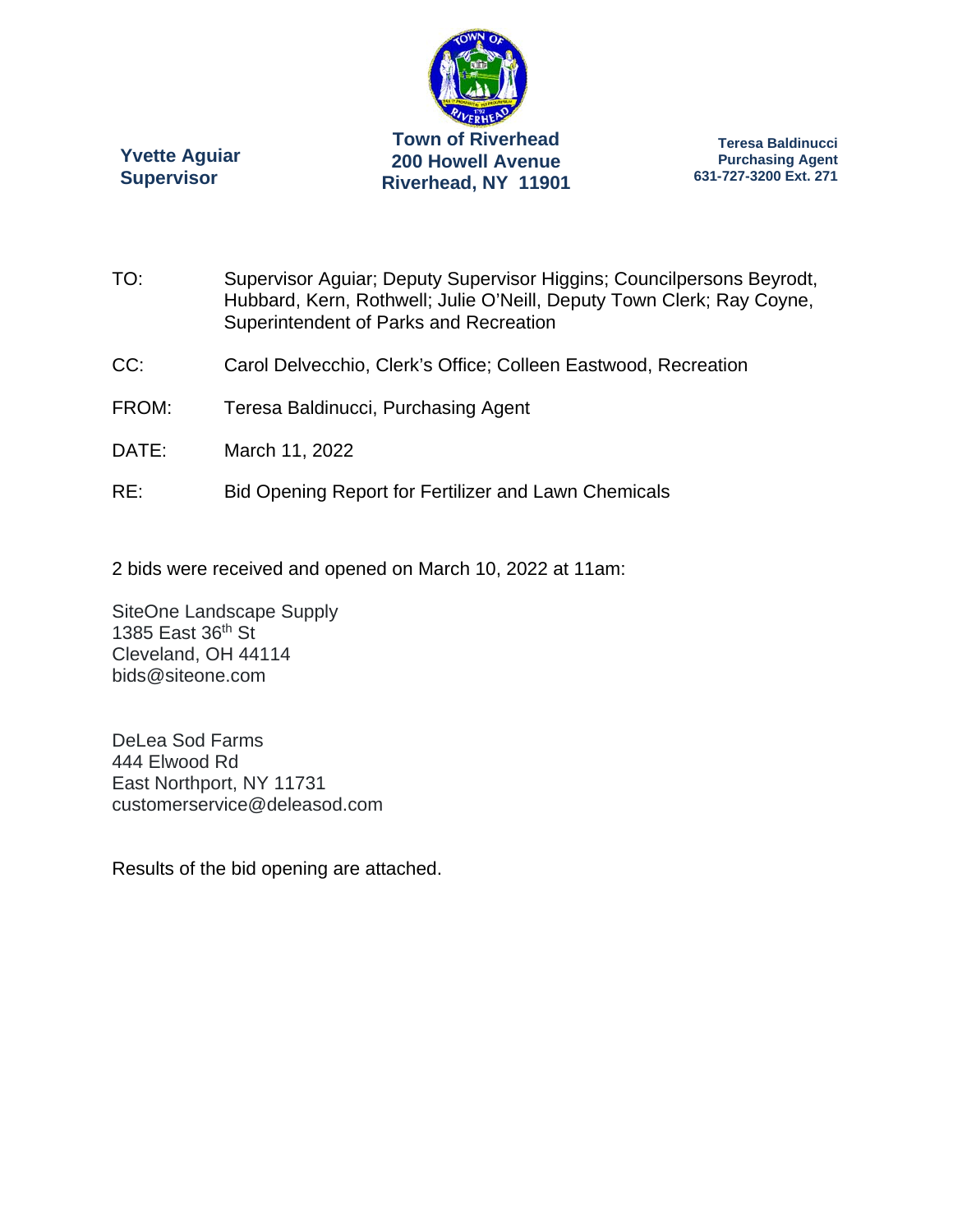#### **TOWN OF RIVERHEAD**

#### **FERTILIZER AND LAWN CHEMICAL BID**

#### **BID PROPOSAL SHEET**

| <b>COMPANY NAME:</b>      | SiteOne Landscape Supply<br>1385 East 36th Street |
|---------------------------|---------------------------------------------------|
| <b>COMPANY ADDRESS:</b>   | Cleveland, Ohio 44114                             |
| <b>COMPANY TELEPHONE:</b> | 216-706-9250                                      |
| <b>COMPANY EMAIL:</b>     | bids@SiteOne.com                                  |
| <b>COMPANY CONTACT:</b>   | Bids Department                                   |

I/wE FULLY UNDERSTAND THAT THE ACCEPTANCE OF THIS BID IS SUBJECT TO THE PROVISIONS OF SECTION 103a AND 103b OF THE GENERAL MUNICIPAL LAW.

PRINTED NAME: **Monjgue P ts**

SIGNED:

TITLE:  $S_{R}$ . End Replased tativ a DATE: **3/8/23** *I* **<sup>r</sup>**

NOTE: ITEMS BID MAY BE AWARDED SEPARATELY.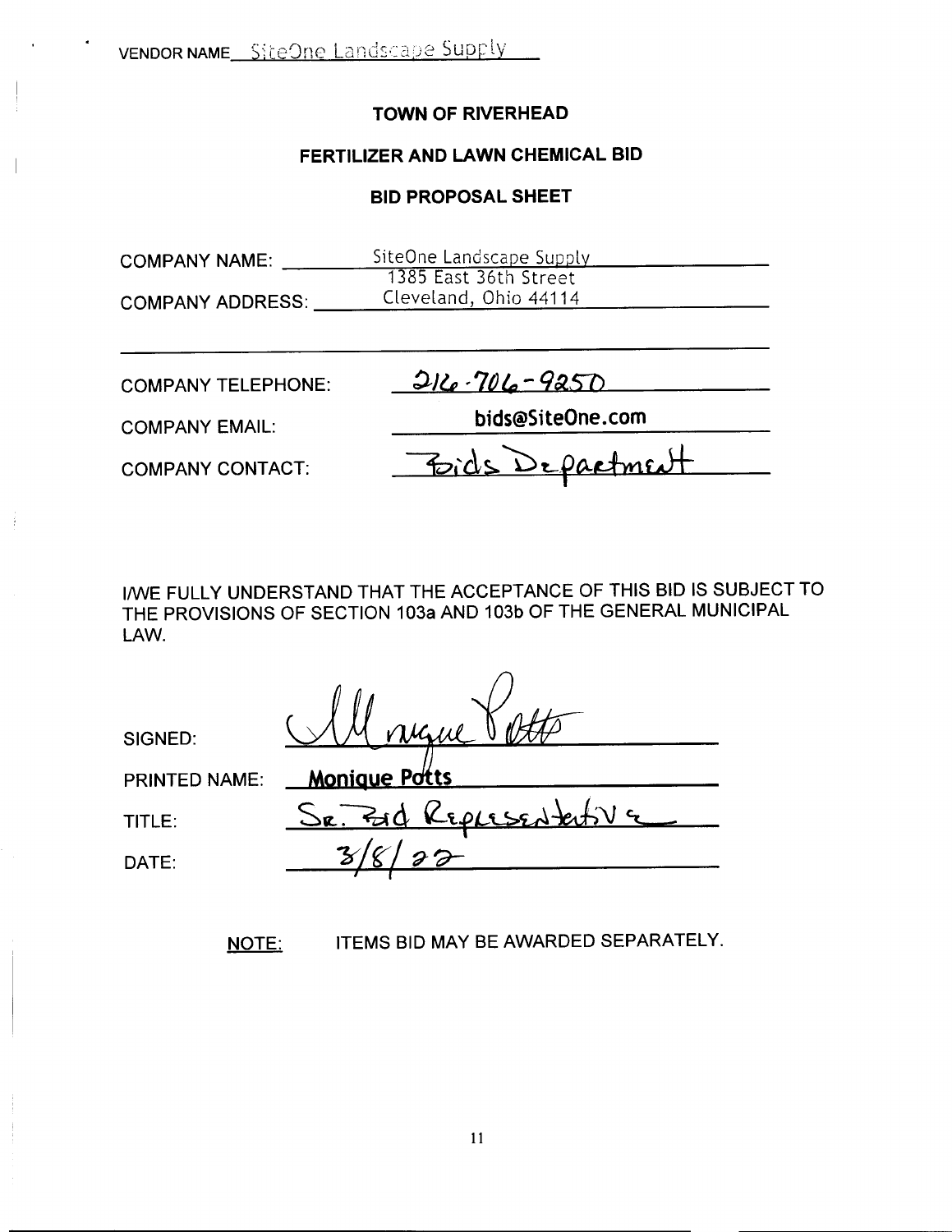## TOWN OF RIVERHEAD FERTILIZER AND LAWN CHEMICAL BID

| <b>ITEM</b>    | <b>DESCRIPTION</b>                                                               | <b>UNIT COST</b>                 |                    |
|----------------|----------------------------------------------------------------------------------|----------------------------------|--------------------|
| 1              | GRASS SEED 30% FINE FESCUE, 40% PENTIUM P                                        |                                  |                    |
|                | RYE, 30% GOLDRUSH, KTY BLUE Sup & Shock Yark Nex                                 | $\mathscr{G}$ 9.51 $\mathscr{G}$ | $450$ lb/bag       |
| $\overline{2}$ | RAZOR PRO-GAL 2X2.5 GAL CASE**                                                   | No Bid                           |                    |
| 3              | ROUNDUP - GAL - 2X2.5 GAL CASE**<br>Roundup PROMAX                               | $404.02$ ,                       | <u>AXILACA</u>     |
| 4              | BAYLETON 1% G-11.25 LB BAG                                                       | No Tard                          |                    |
| 5              | PELLETIZED LIME 40 LB BAG                                                        | $8.51/50$ 1b/bcq                 |                    |
| 6              | PEAT MOSS 3.8 CU FT. BALE                                                        | No Brd                           |                    |
| 7              | SCOTTS 19-0-7 26% SCU .9% PENDIMETHALIN                                          |                                  |                    |
|                | CRABGRASS CONTROL 46 LB BAG **<br><u> LESCO PRE-M0.8690 19-0-5 302 PolyPlus</u>  | 36.55/50/1.                      |                    |
| 8              | SCOTTS 18-0-9 29% SCU WEED & FEED 48 LB BAG **                                   | $47.21$ ,                        | <u>50 b</u>        |
| 9              | ANDERSONS 15-0-5 W/ 2% MERIT                                                     |                                  |                    |
|                | 50 LB BAG **<br>USCO MERT 0.2% 20-0-5 50% PP                                     | 43.87                            | 'SO /b             |
| 10             | 24-0-11 40% PSCU 50 LB BAG<br><u>LESCO 25-0-6 50% PP</u>                         | 41.92/5016                       |                    |
| 11             | 4-2-3 BIOBASIC ORGANIC 50 LB BAG<br>Healthy start Advanced 3-4-3                 | 29.16/351                        |                    |
| 12             | ROOTS 15-3-8 ORGANIC 50 LB BAG<br>Nutricuts Plus Orcanic 16-2-3 Screening Galler | 28.23/50/6                       |                    |
| 13             | <b>STARTER 10-20-10 50 LB BAG</b><br>LESCO 14-20-4 2090 PP                       | 31.34/5DB                        |                    |
| 14             | ACCLAIM EXTRA 2.5 GAL CONTAINER **                                               | 946.32/1gal/Jug                  |                    |
| 15             | WATER SOLUBLE 20-20-20 25 LB-BAG Bucket                                          | 95.47                            |                    |
| 16             | OSMACOTE 15-9-12 5-6 MONTHS                                                      |                                  |                    |
|                | 40 LB BAG **<br>ESCO 14-14-14 L&D                                                | 43.40                            | 401                |
| 17             | TURFACE PRO LEAGUE SOIL CONDITIONER                                              |                                  |                    |
|                | (REC. DEPT.) TUMPACE A11 Sport                                                   | 20.30/50                         |                    |
| 18             | GUIDE LIME IN 50# BAGS (REC. DEPT)                                               | No Bd                            |                    |
| 19             | MOUND CLAY BLOCKS (304/PALLET)                                                   |                                  | 352.80 30x box 1 5 |
| 20             | TURFACE RED MOUND CLAY (50#BAG)                                                  | $34 - 30/50/5$                   |                    |
| 21             | PHC TERRA SORB MED GRADE HYDRUGEL 1# JAR                                         | 81.35/<br>10                     |                    |
| 22             | PHC TERRA SORB MED. GRADE HYDROGEL 1# JAR                                        | 81.35<br>10                      | 16                 |
| 23             |                                                                                  | 1.28/                            | 4015               |
| 24             | Proofs Texas - SORD Degevic Med. Grade                                           | 87.90                            | <u>/ 15el/jug</u>  |

\*\* "OR EQUAL" WILL BE CONSIDERED; IF OFFERING A SUBSTITUTE, PLEASE FURNISH NAME AND SIZE OF SUBSTITUTE.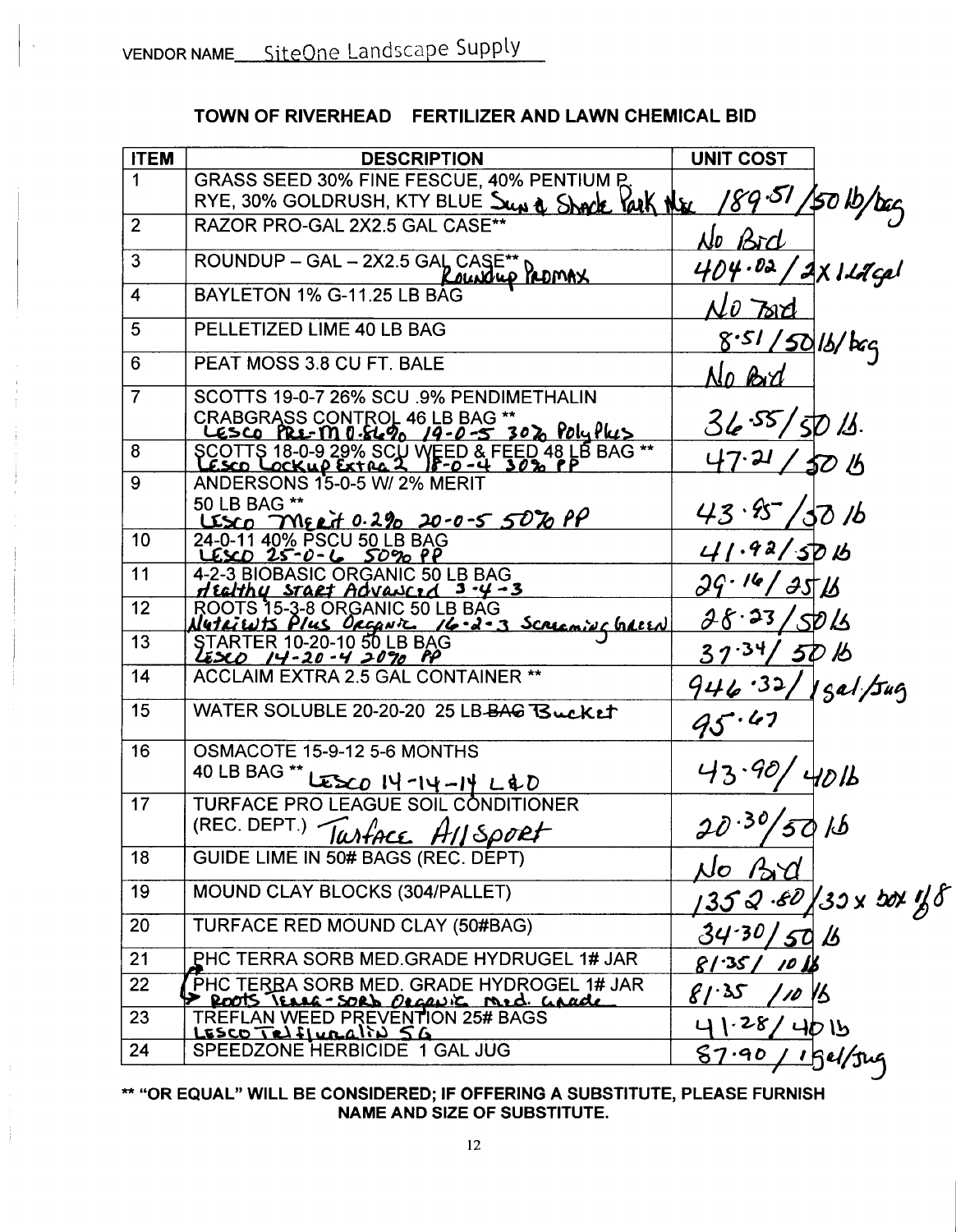vENDOR NAME\_ShoOne Landscape Supply

#### **DISCOUNTS**

If Bidder allows cash discount, it shall be as follows:

For payment within 15 days of delivery and/or receipt of voucher.  $%$ **Discount** 

For payment within 30 days of delivery and/or receipt of voucher. \_\_\_\_\_\_\_\_\_\_\_% **Discount** 

(Discount less than 1% will not be considered.)

Discounts will be considered but will not be the determining factor for bid awards.

# THIS BID WILL BE IN EFFECT FOR ONE YEAR FROM DATE OF AWARD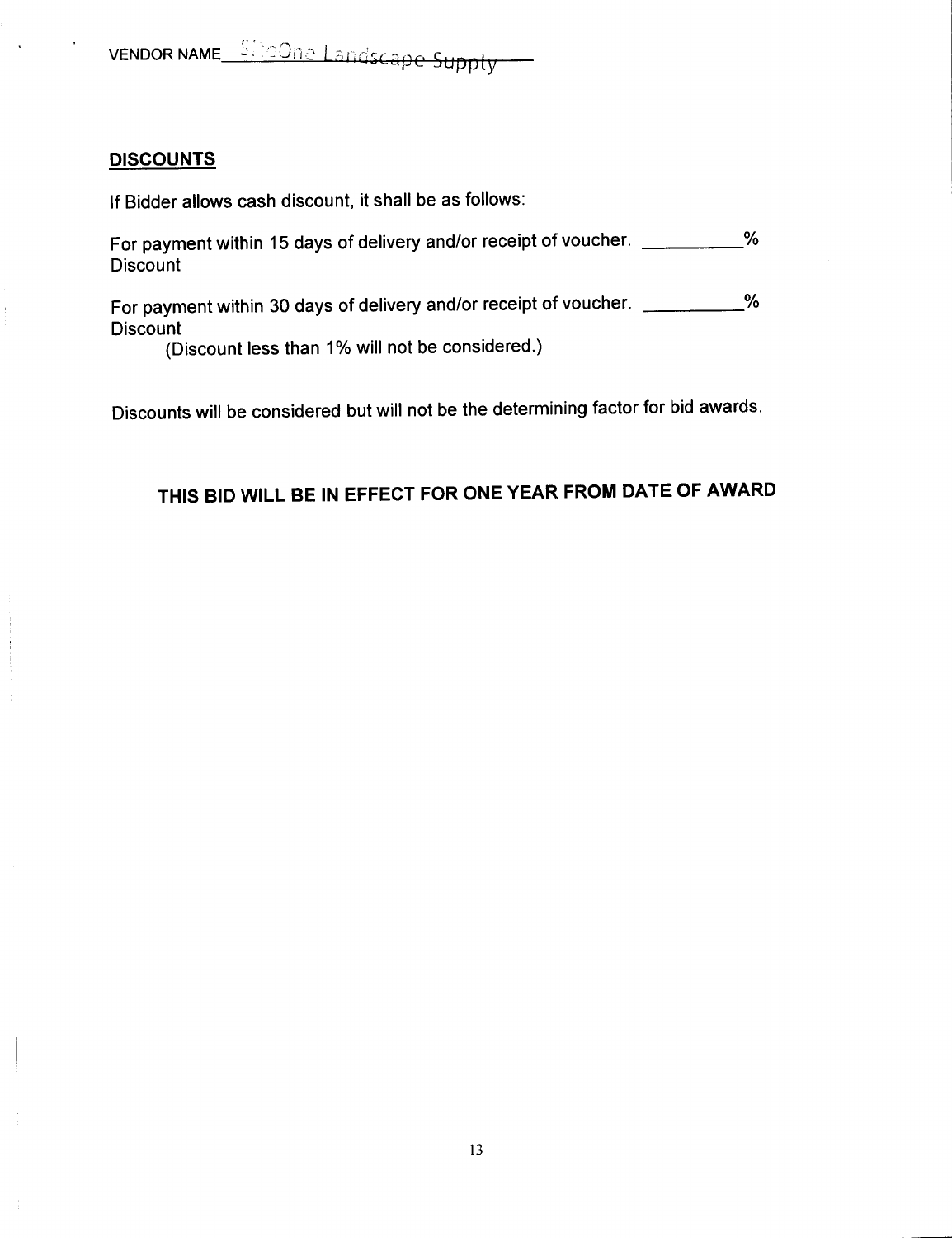VENDOR NAME SiteOne Landscape Supply

I/WE FULLY UNDERSTAND THAT THE ACCEPTANCE OF THIS BID IS SUBJECT TO THE PROVISIONS OF SECTION 103A AND 103B OF THE GENERAL MUNICIPAL LAW.

> SiteOne Landscape Supply NAME OF AGENT/DEALER85 East 36th Street Cleveland, Ohio 44114

**ADDRESS** 

**CITY, STATE, ZIP CODE** e partme **CONT** AGENT **JRF** *I*OF DEAL

 $8/87$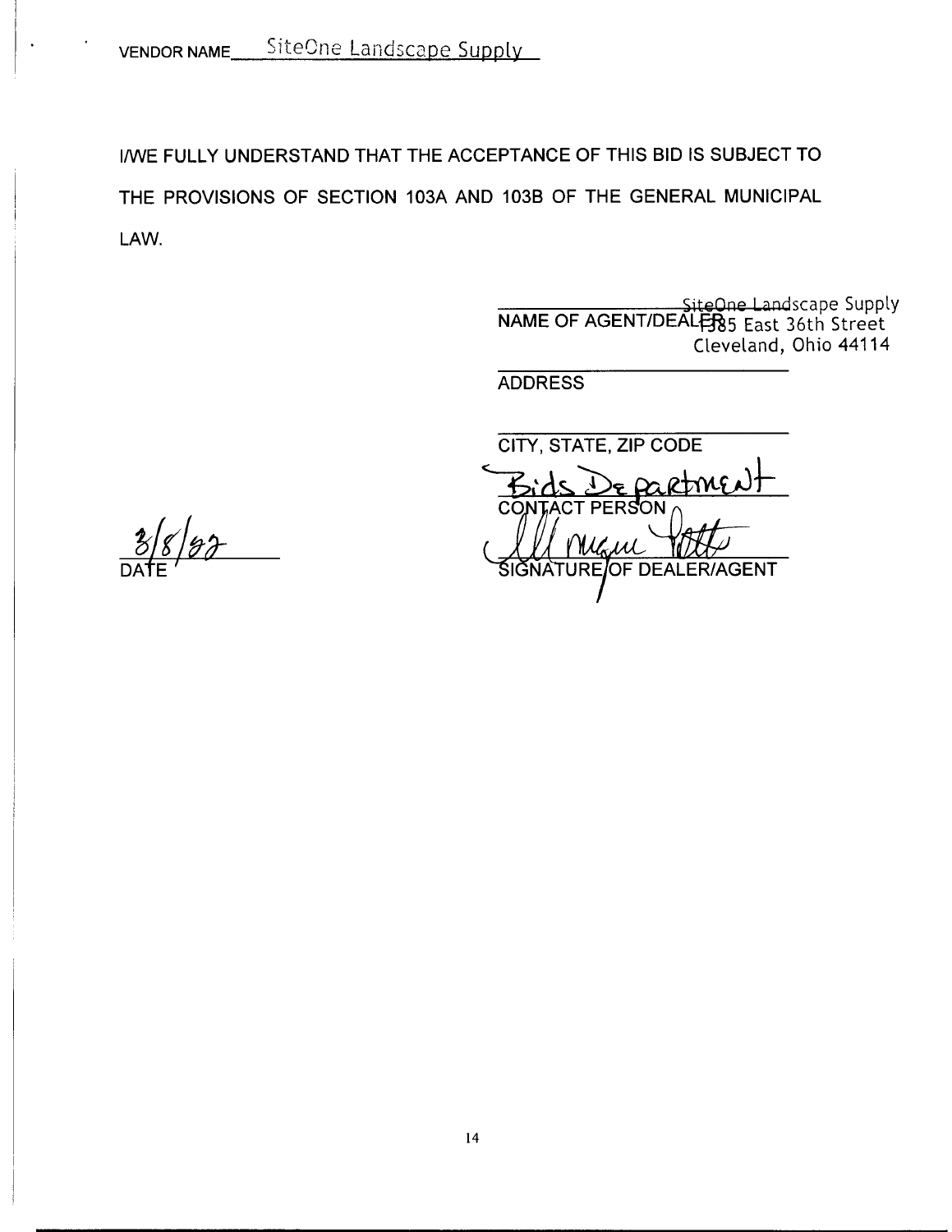$VENDOR NAME$  DeLen Sod Farms

#### **TOWN OF RIVERHEAD**

#### **FERTILIZER AND LAWN CHEMICAL BID**

#### **BID PROPOSAL SHEET**

| COMPANY NAME: $I\left( \begin{array}{cc} 1 \end{array} \right)$ elem $S_0$ $\frac{1}{2}$ Farms |                                  |
|------------------------------------------------------------------------------------------------|----------------------------------|
|                                                                                                |                                  |
|                                                                                                | <u>East Northport, NY, 11731</u> |
| <b>COMPANY TELEPHONE:</b>                                                                      | $631 - 368 - 8021$               |
| <b>COMPANY EMAIL:</b>                                                                          | Customerservice D delensed . com |
| <b>COMPANY CONTACT:</b>                                                                        | Greya Buonavita                  |

I/wE FULLY UNDERSTAND THAT THE ACCEPTANCE OF THIS BID IS SUBJECT TO THE PROVISIONS OF SECTION 103a AND 103b OF THE GENERAL MUNICIPAL LAW.

| SIGNED:       | Luonwitz<br>eix              |  |
|---------------|------------------------------|--|
| PRINTED NAME: | TTP <sub>4</sub><br>NUNGVITA |  |
| TITLE:        | $\mathcal{L}$                |  |
| DATE:         |                              |  |

NOTE: ITEMS BID MAY BE AWARDED SEPARATELY.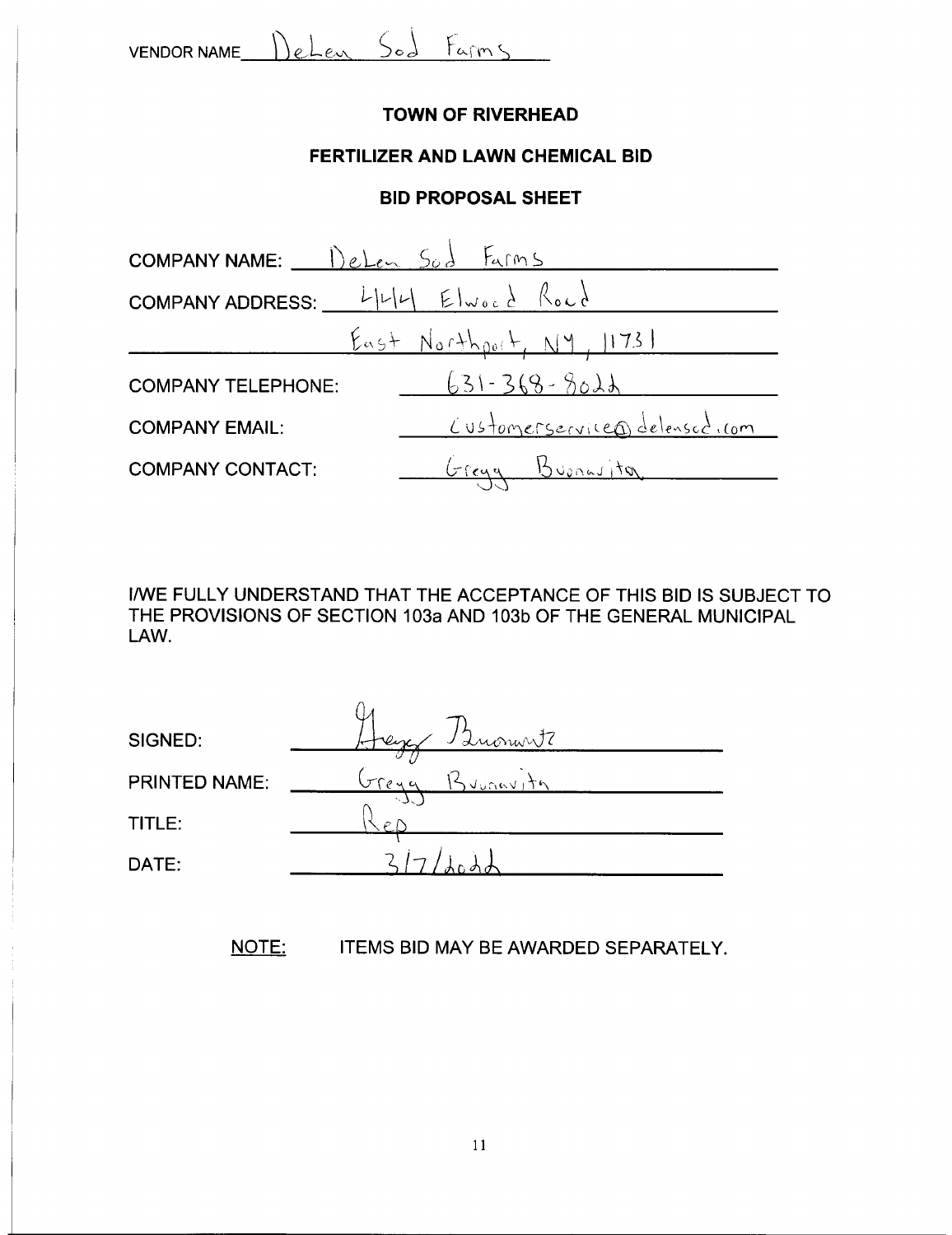# TOWN OF RIVERHEAD FERTILIZER AND LAWN CHEMICAL BID

|                | <b>DESCRIPTION</b>                                                        | <b>UNIT COST</b>   |
|----------------|---------------------------------------------------------------------------|--------------------|
| <b>ITEM</b>    | GRASS SEED 30% FINE FESCUE, 40% PENTIUM P.                                |                    |
| 1              | RYE, 30% GOLDRUSH, KTY BLUE                                               |                    |
| $\overline{2}$ | RAZOR PRO-GAL 2X2.5 GAL CASE**                                            |                    |
| 3              | ROUNDUP - GAL - 2X2.5 GAL CASE**                                          | 239.95             |
| 4              | BAYLETON 1% G-11.25 LB BAG                                                | N   A              |
| 5              | PELLETIZED LIME 40 LB BAG                                                 | 5.75               |
| 6              | PEAT MOSS 3.8 CU FT. BALE                                                 | 15.95              |
| $\overline{7}$ | SCOTTS 19-0-7 26% SCU .9% PENDIMETHALIN<br>CRABGRASS CONTROL 46 LB BAG ** | N/A                |
| 8              | SCOTTS 18-0-9 29% SCU WEED & FEED 48 LB BAG **                            | N   A              |
| 9              | ANDERSONS 15-0-5 W/ 2% MERIT<br>50 LB BAG **                              | N                  |
| 10             | 24-0-11 40% PSCU 50 LB BAG                                                | 4<br>N             |
| 11             | 4-2-3 BIOBASIC ORGANIC 50 LB BAG                                          | $N/\kappa$         |
| 12             | ROOTS 15-3-8 ORGANIC 50 LB BAG                                            | NIA                |
| 13             | <b>STARTER 10-20-10 50 LB BAG</b>                                         | $\mathbf{r}$<br>N, |
| 14             | <b>ACCLAIM EXTRA 2.5 GAL CONTAINER **</b>                                 | N/4                |
| 15             | WATER SOLUBLE 20-20-20 25 LB BAG                                          | NA                 |
| 16             | OSMACOTE 15-9-12 5-6 MONTHS<br>40 LB BAG **                               | NA                 |
| 17             | TURFACE PRO LEAGUE SOIL CONDITIONER<br>(REC. DEPT.)                       | N A                |
| 18             | GUIDE LIME IN 50# BAGS (REC. DEPT)                                        | NA                 |
| 19             | MOUND CLAY BLOCKS (304/PALLET)                                            | N[A                |
| 20             | TURFACE RED MOUND CLAY (50#BAG)                                           | <b>NR</b>          |
| 21             | PHC TERRA SORB MED. GRADE HYDRUGEL 1# JAR                                 | A1A                |
| 22             | PHC TERRA SORB MED. GRADE HYDROGEL 1# JAR                                 | NA                 |
| 23             | <b>TREFLAN WEED PREVENTION 25# BAGS</b>                                   | <u> ม/4</u>        |
| 24             | SPEEDZONE HERBICIDE 1 GAL JUG                                             | 129.95             |

\*\* "OR EQUAL" WILL BE CONSIDERED; IF OFFERING A SUBSTITUTE, PLEASE FURNISH NAME AND SIZE OF SUBSTITUTE.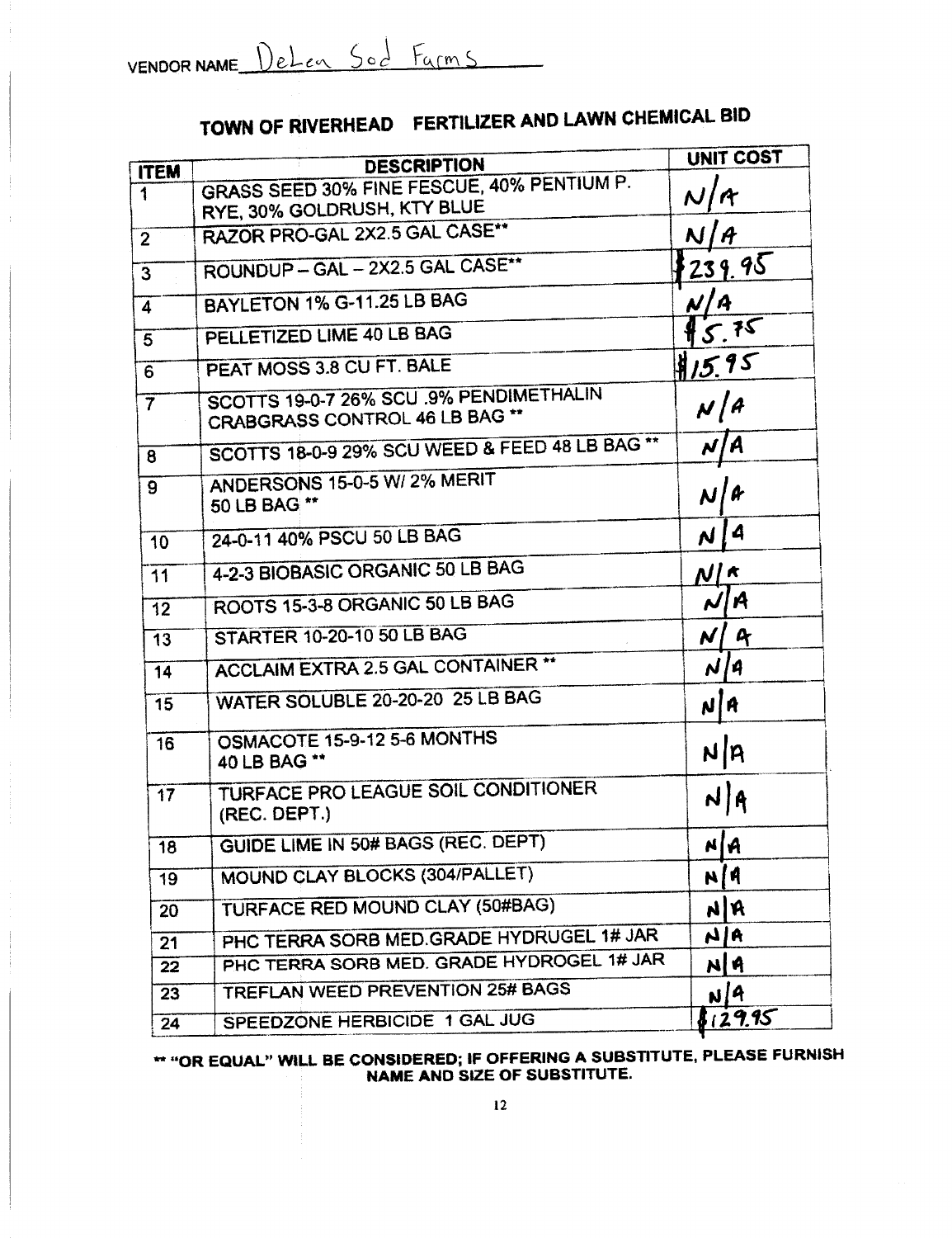#### **DISCOUNTS**

If Bidder allows cash discount, it shall be as follows:

For payment within 15 days of delivery and/or receipt of voucher.  $\_\_\_\_\_\_\_\_\_\_\\$ **Discount** 

For payment within 30 days of delivery and/or receipt of voucher.  $\mathcal{X}$  % **Discount** 

(Discount less than 1% will not be considered.)

Discounts will be considered but will not be the determining factor for bid awards.

### **THIS BID WILL BE IN EFFECT FOR ONE YEAR FROM DATE OF AWARD**

------